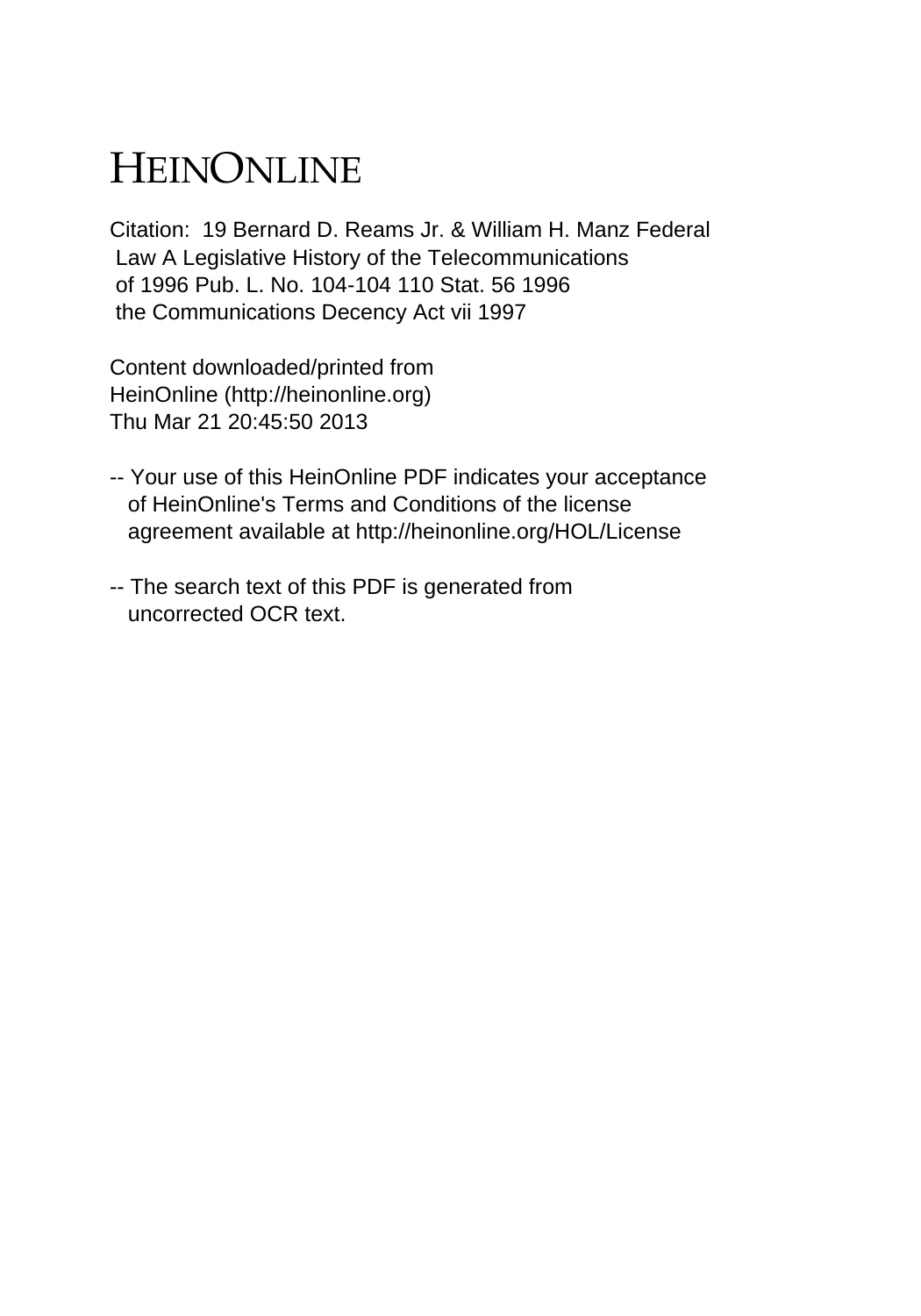#### **TABLE OF DOCUMENTS**

### **VOLUME 19**

#### **Section X: Past Hearings (Continued from Volume 18)**

- **Doc. No. 188 (C) -** National Communications Infrastructure (Part **3)** - Hearings before the Subcommittee on Telecommunications and Finance of the Committee on Energy and Commerce, House of Representatives, **103d** Congress, 2d Session, Serial No. 103-104 (February **8,** 9 and **10,** 1994).
- **Doc. No. 189 - S. 1086,** The Telecommunications Infrastructure Act of 1993 **- S.** Hrg. **103-787 -** Hearings before the Subcommittee on Communications of the Committee on Commerce, Science, and Transportation, United States Senate, **103d** Congress, 1st Session (July 14 and September **8,** 1993).

For *Master Table of Documents* **of** this set, please refer to *Volume L*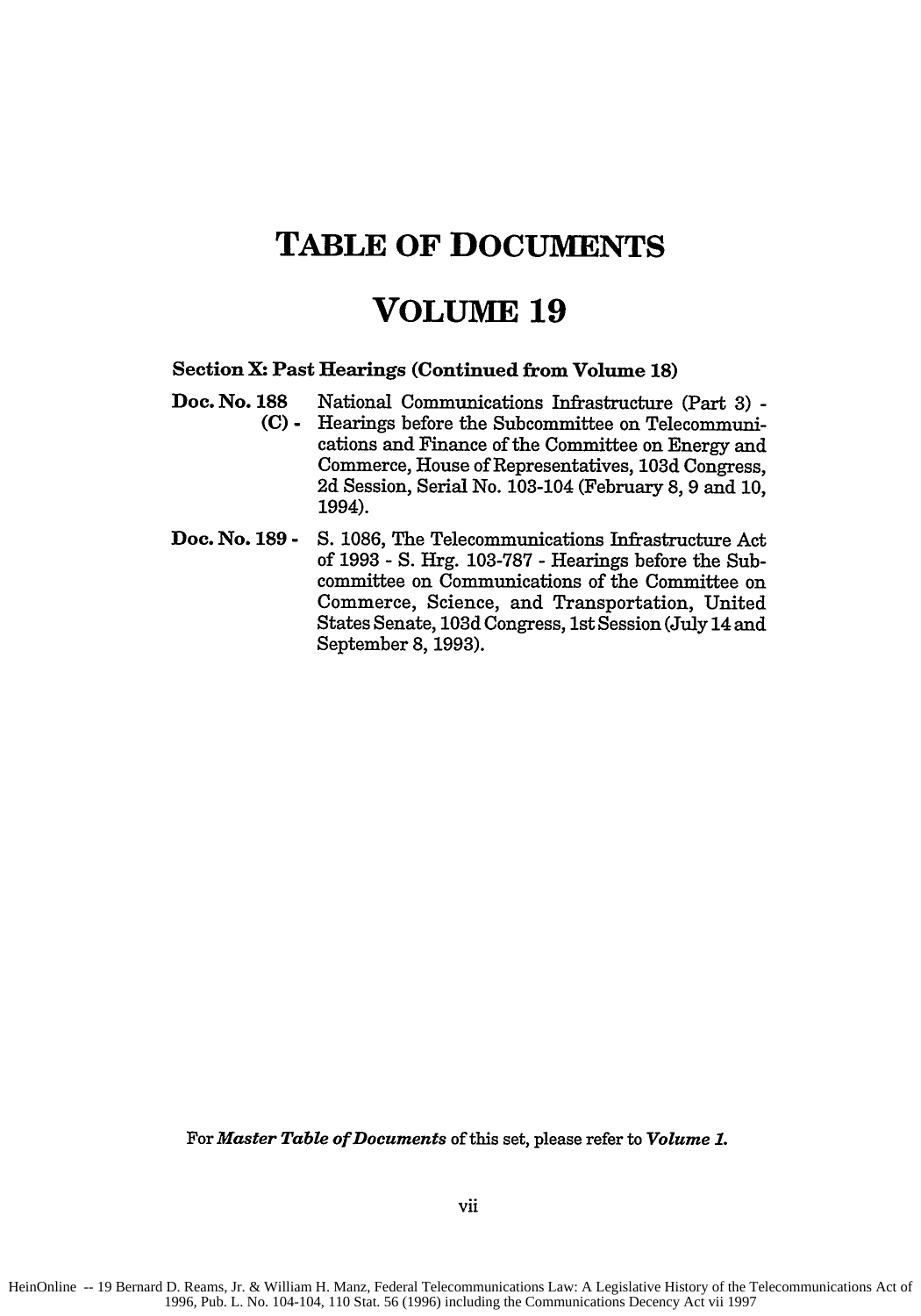HeinOnline -- 19 Bernard D. Reams, Jr. & William H. Manz, Federal Telecommunications Law: A Legislative History of the Telecommunications Act of 1996, Pub. L. No. 104-104, 110 Stat. 56 (1996) including the Communications Decency Act viii 1997

 $\mathcal{L}$ 

 $\sim$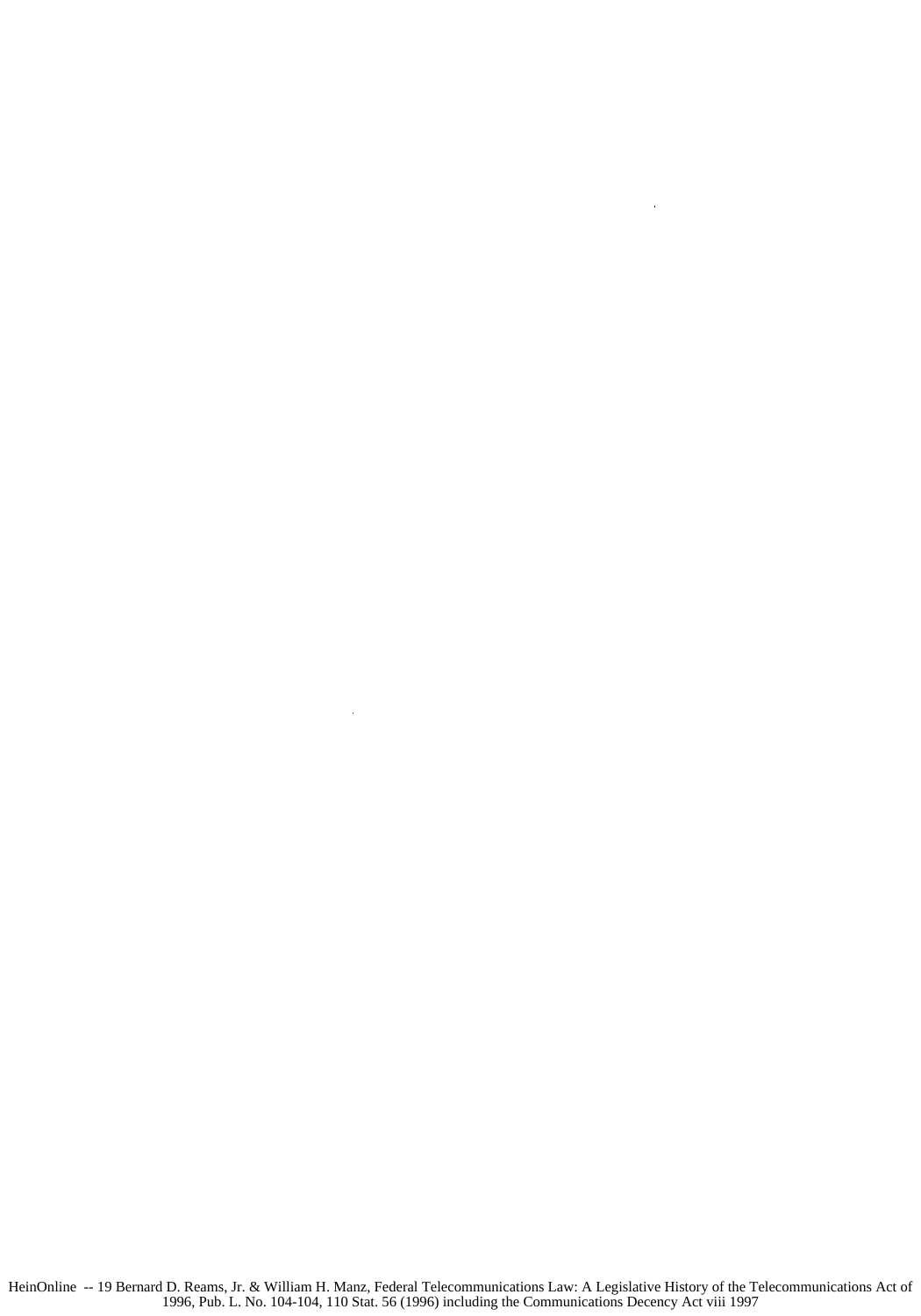## Document No. **188 (C)**